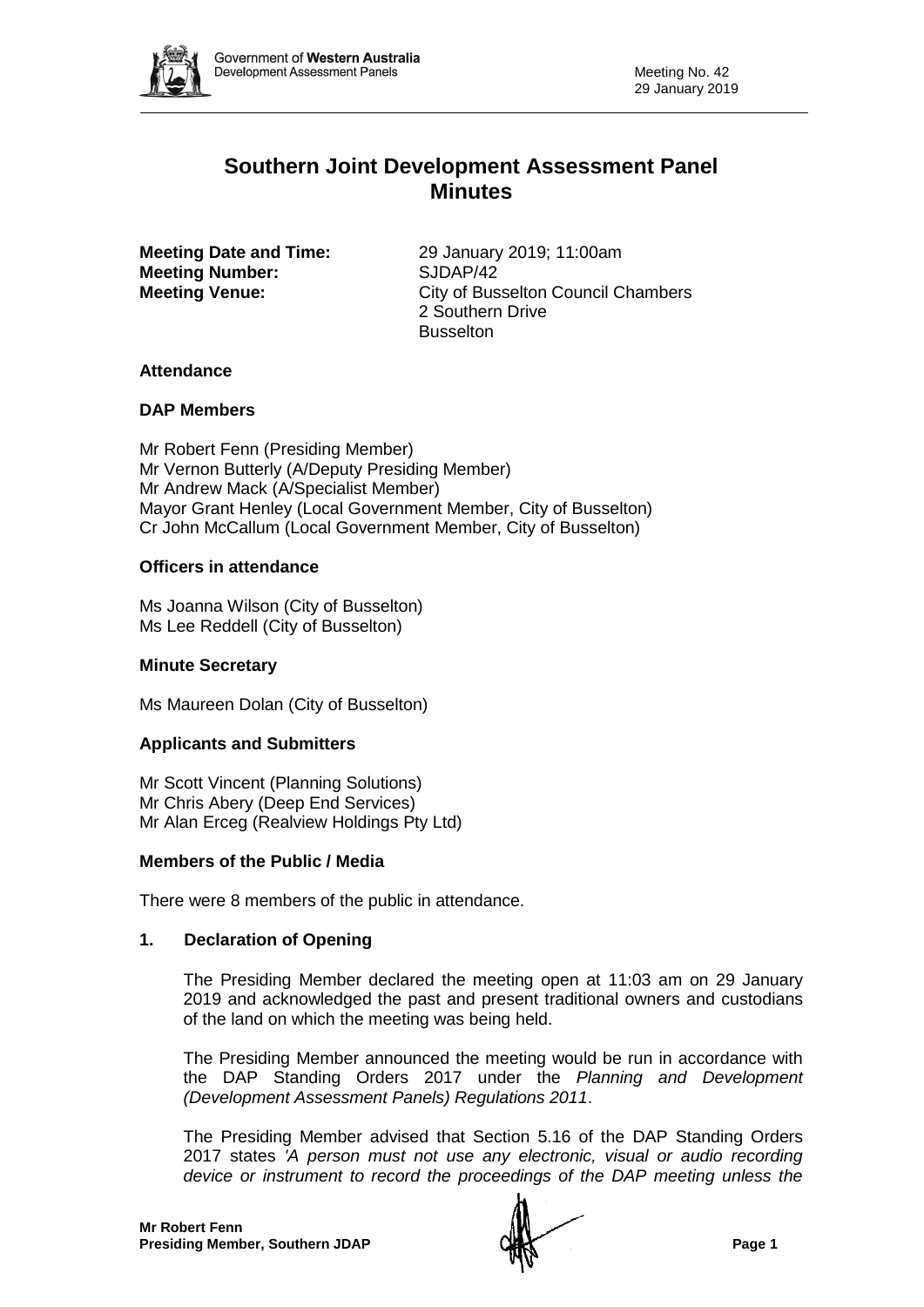

*Presiding Member has given permission to do so.',* the meeting would not be recorded.

# **2. Apologies**

Mr Geoffrey Klem (Deputy Presiding Member) Ms Shelley Shepherd (Specialist Member)

## **3. Members on Leave of Absence**

Nil

#### **4. Noting of Minutes**

DAP members noted that signed minutes of previous meetings are available on the [DAP website.](https://www.dplh.wa.gov.au/about/development-assessment-panels/daps-agendas-and-minutes)

#### **5. Declaration of Due Consideration**

All members declared that they had duly considered the documents.

#### **6. Disclosure of Interests**

Nil

#### **7. Deputations and Presentations**

- **7.1** Mr Scott Vincent (Planning Solutions) addressed the DAP in support the application at Item 8.1 and responded to questions from the panel.
- **7.2** Mr Chris Abery (Deep End Services) addressed the DAP in support of the application at Item 8.1 and responded to questions from the panel.
- **7.3** Ms Lee Reddell (City of Busselton) responded to questions from the panel in relation to Item 8.1.

#### **8. Form 1 – Responsible Authority Reports – DAP Application**

| 8.1 | <b>Property Location:</b>       | Lot 182 (No 86) West Street, Busselton |
|-----|---------------------------------|----------------------------------------|
|     | <b>Development Description:</b> | Mixed Use - Market and Tavern          |
|     | Applicant:                      | Mr Ross Underwood, Planning Solutions  |
|     | Owner:                          | Realview Holdings Pty Ltd and          |
|     |                                 | West Street Nominees Pty Ltd           |
|     | Responsible Authority:          | City of Busselton                      |
|     | DAP File No:                    | DAP/18/01519                           |
|     |                                 |                                        |

#### **AMENDING MOTION**

**Moved by:** Mr Robert Fenn **Seconded by:** Cr John McCallum

That the Development Description be amended to read as "Market".

**The Amending Motion was put and CARRIED (3/2).**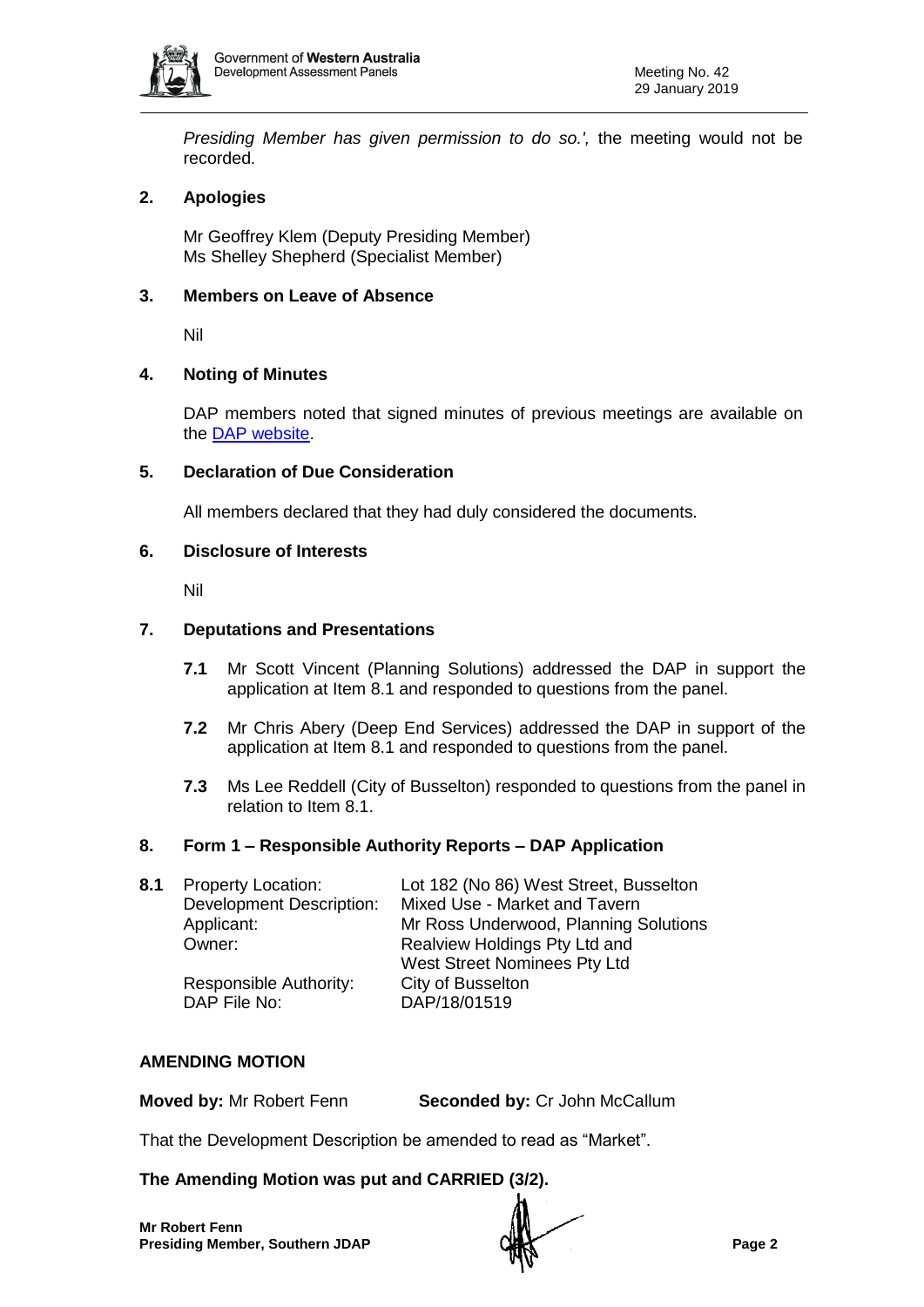

- For: Mr Robert Fenn Mr Vernon Butterly Cr John McCallum
- Against: Mr Andrew Mack Mayor Grant Henley

**REASON:** The City of Busselton advertised the project to adjoining residents as a 'Market' and the Southern JDAP did not want to pre-empt the outcomes of a future application for liquor licensing.

# **REPORT RECOMMENDATION**

**Moved by:** Mayor Grant Henley **Seconded by:** Cr John McCallum

*With the agreement of the mover and seconder, the reference to "(Attachment 2)" is to be replaced with "A000, A001, A010 and A020 (Project 178-007) for a Market".* 

*REASON: To clarify the accompanying plans for refusal.*

That the Southern JDAP resolves to:

- 1. **Refuse** DAP Application reference DAP/18/01519 and accompanying plans A000, A001, A010 and A020 (Project 178-007) for a Market in accordance with Clause 68 of the *Planning and Development (Local Planning Schemes) Regulations 2015* and the provisions of the Clauses 3.2.3, 4.8, 4.10, 4.21, 4.22, 4.23, 5.3 and Schedule 3 of the City of Busselton Local Planning Scheme No. 21, for the following reasons:
	- 1. It will significantly detract from the commercial primacy of the Busselton City Centre;
	- 2. It will have a detrimental impact on surrounding commercial centres;
	- 3. It would allow for the creation of an ad hoc, unplanned activity centre; and
	- 4. It creates significant risks of unacceptable impacts on the amenity of nearby and adjacent residential development.

# **PROCEDURAL MOTION**

**Moved by:** Mr Robert Fenn **Seconded by:** Mayor Grant Henley

That the Standing Orders be suspended in accordance with section 5.10.2h of the DAP Standing Orders 2017 to allow members to speak more than once on the same item and continue further debate on details.

# **The Procedural Motion was put and CARRIED UNANIMOUSLY.**

**REASON:** To allow open discussion on land use issues and the capacity of an approval to prevent market stalls converting over time into 'shops' (a prohibited land use).

*The Standing Orders were suspended at 12:00pm. The Standing Orders were reinstated at 12:13pm.*